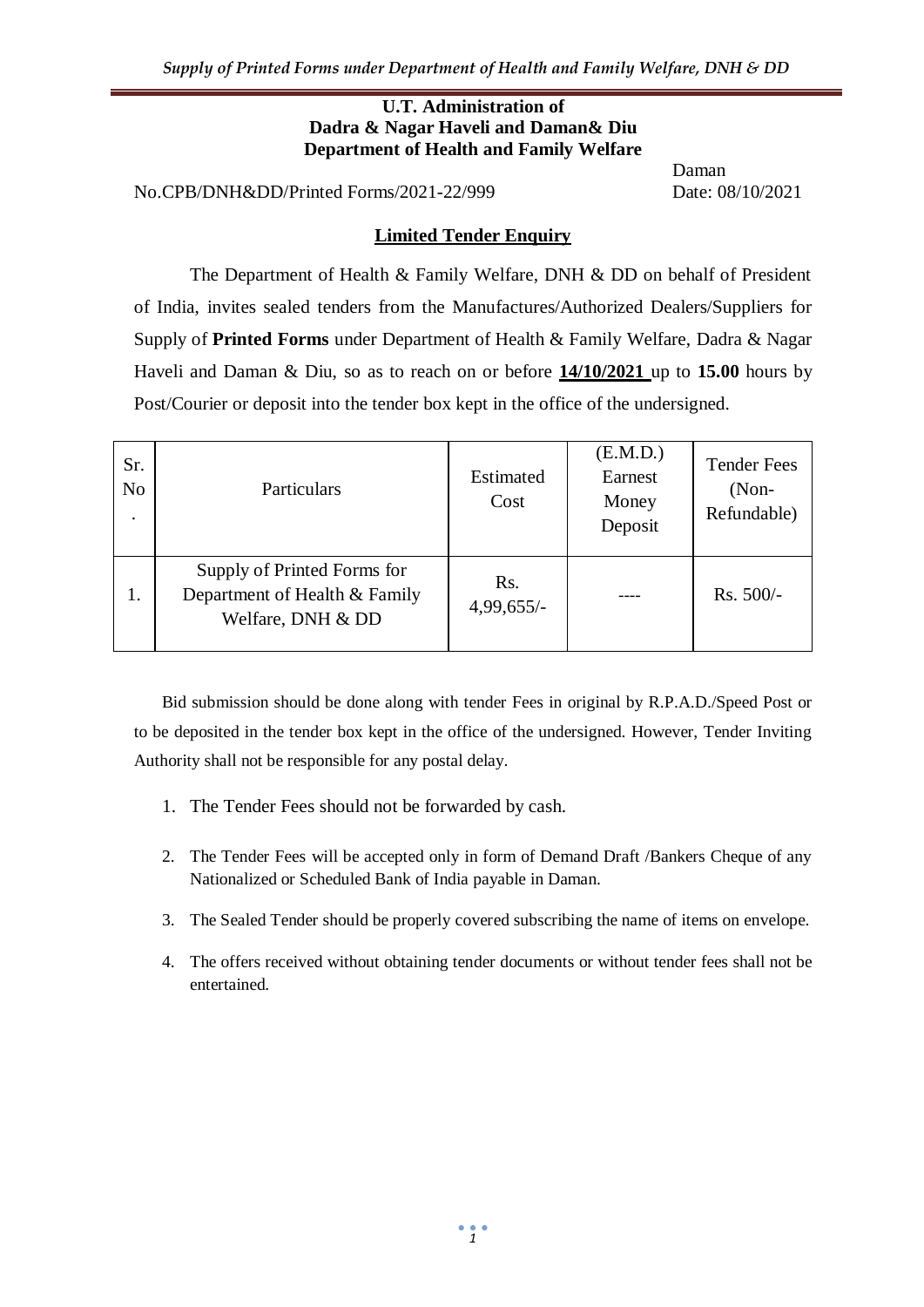The tender inviting authority reserves the right to accept or reject any or all the tender to be received without assigning any reasons thereof.

*Sd/-*

In-charge, Central Procurement Branch E-mail Id: [cpbdnhdd@gmail.com](mailto:cpbdnhdd@gmail.com) Room No. 106, 1<sup>st</sup> Floor, CHC Moti Daman, Fort Area, Moti Daman - 396220

## **Copy to:-**

- 1) The SIO, NIC, Daman with a request to publish in Website.
- 2) The Accounts Section, CPB (Daman) for information.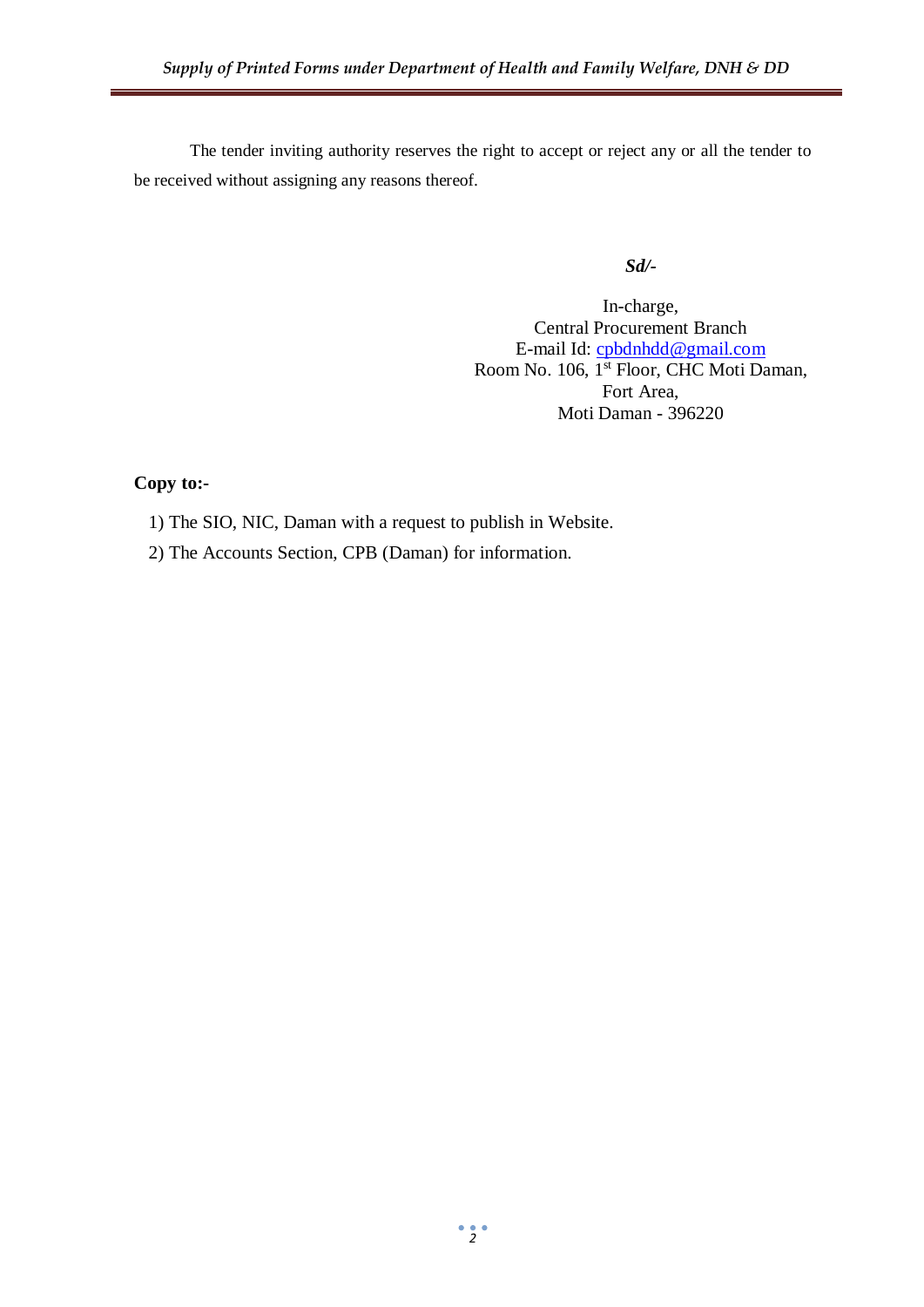#### **U.T. ADMINISTRATION OF DADRA & NAGAR HAVELI AND DAMAN& DIU DEPARTMENT OF HEALTH AND FAMILY WELFARE**

Terms and Conditions for the **"Supply of Printed Forms under the Department of Health and Family Welfare, DNH& DD."**

## **Instructions to Bidders :**

- 1) All documents attached should be legible/readable.
- 2) The Bidder has to give compliance for each quoted product and any false/misleading statement in compliance found any time during the procurement process, the bid shall be out rightly rejected.
- 3) For all queries regarding tender specifications and any other clauses included in the tender document should be addressed to personnel in tendering office address provided below:

**Central Procurement Branch, Room No. 106, 1st Floor, Community Health Centre, Moti Daman – 396 220.**

### **Tender Fees (Non-Refundable) Rs.500/- :**

- a. The Tender Fees should not be forwarded by cash.
	- b. The Tender Fees (Non-Refundable) will be accepted only in form of Demand Draft /Bankers Cheque in favor of **I/c. Medical Superintendent, Govt. Hospital, Marwad, Daman** from any Nationalized or Scheduled Bank of India payable in **Daman.**
	- c. All tenders must be accompanied by Tender fees as specified in schedule otherwise tender will be rejected.

### **Security Deposit: (SD)**

- a. The successful tendered will have to pay within 10 days from the date of demand, an amount equal to 3% of the total value of articles, which may be ordered, as the amount of security deposit.
- b. Non receipt of Security Deposit within stipulated time will result in automatic cancellation of the order for supply without any intimation.
- c. However, in case if any articles are received for which the Security Deposit may not have been deposited, the full Security Deposit as may be due from the contractor will be recovered from the bill(s) for such articles.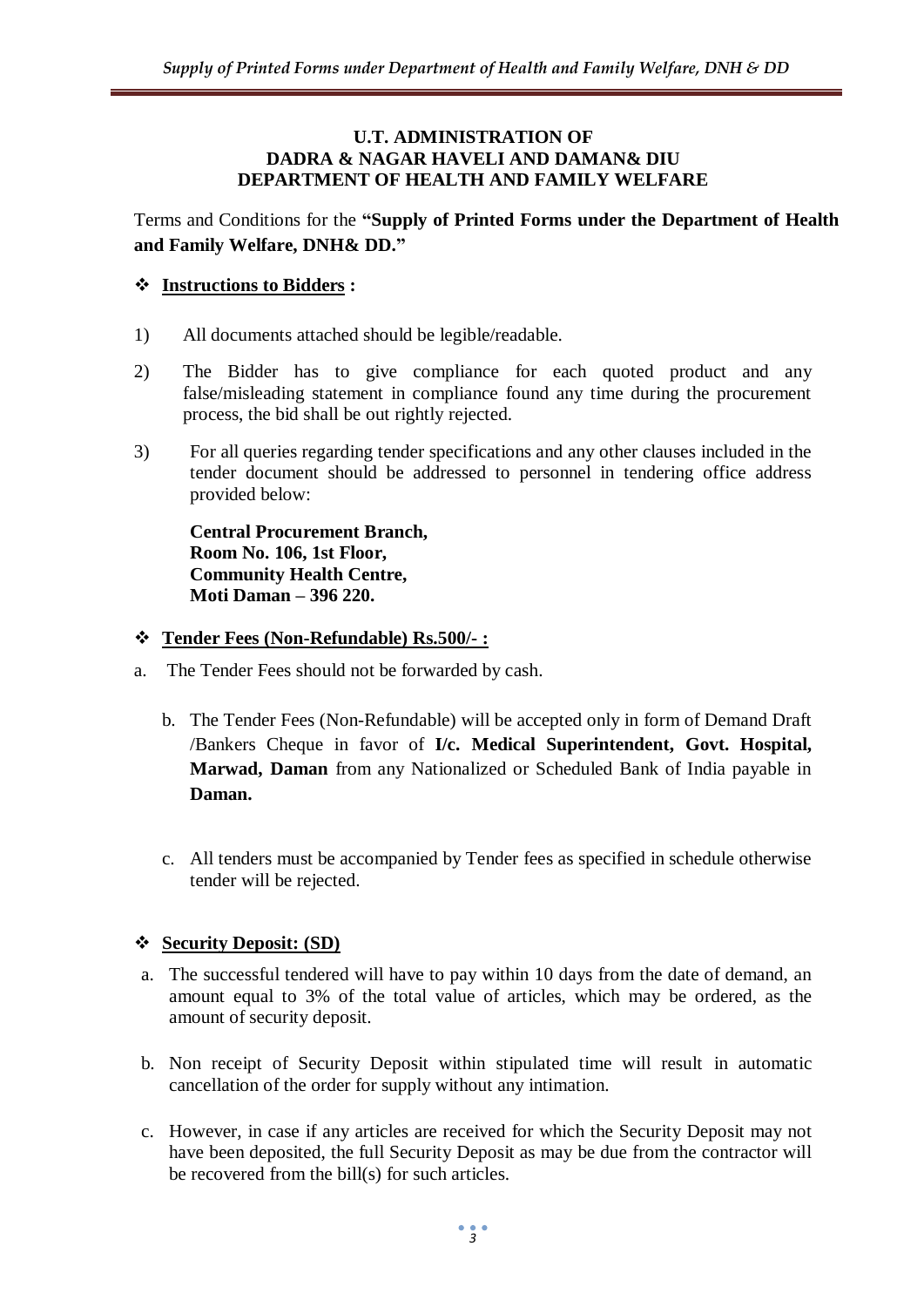- d. The Security Deposit(s) paid by the tender(s) earlier against any tender(s) or supply order(s) is not adjustable with Security Deposit required by these conditions.
- e. In case of failure to replace the accepted and rejected articles from the supplies made, as mentioned in the conditions the loss undergone by the Government will be recovered from the contractor Security Deposit or payment due of any bill(s) to the extent required.
- f. The tender inviting officer will consider extension of time for remitting the Security Deposit as demanded. However, in case of denial to consider such extension the contractor is bound to abide by the limit given and liable to make good for the loss made to the Government on account of his failure to abide by the time limit.
	- $\triangleright$  Security Deposit shall be liable to be forfeited in following circumstances:
		- i. Tender is rejected due to failure of supply the requisite documents in proper format or giving any misleading statement or submission of false affidavit or fabricated documents.
		- ii. Tenderer fails to replace the goods declared to be not of standard quality or not conforming to acceptable standards or found to be decayed/spoilt.
	- $\triangleright$  Only on satisfactory completion of the supply order for and on payment of all bills of the contractor, as to be admitted for payment, the amount of Security Deposit will be refunded after expiry of guarantee/warranty period, if any, or any such date/period as may be mutually agreed upon.
	- $\triangleright$  In case of failure to supply the store, materials etc. ordered for, as per conditions and within the stipulated time, the articles will be obtained from the tenderer who offered next higher rates or from any other sources, as may be decided by the tender inviting Officer and the loss to the Government on account of such purchases(s) shall be recovered from the former contractor by Security Deposit or bills payable. The contractor shall have no right to dispute with such procedure.

# **Conditions of Contract :**

### **1. ACCEPTANCE OF TENDER:**

- a. The tender is liable for rejection due to any of the reasons mentioned below:
	- i. Non-submission of tender within stipulated time.
	- ii. Tender is unsigned or not initialed on each page or with unauthenticated corrections.
	- iii. Non-payment of Tender Fees.
	- iv. Non-Submission of required documents as mentioned in schedule
	- v. Conditional/ Vague offers.
	- vi. Unsatisfactory past performance of the tendered.
	- vii. Items with major changes/deviations in specifications/standard/grade/packing/ quality offered.
	- viii. Submission of misleading/contradictory/false statement or information and fabricated/ invalid documents.
	- ix. Tenders not filled up properly.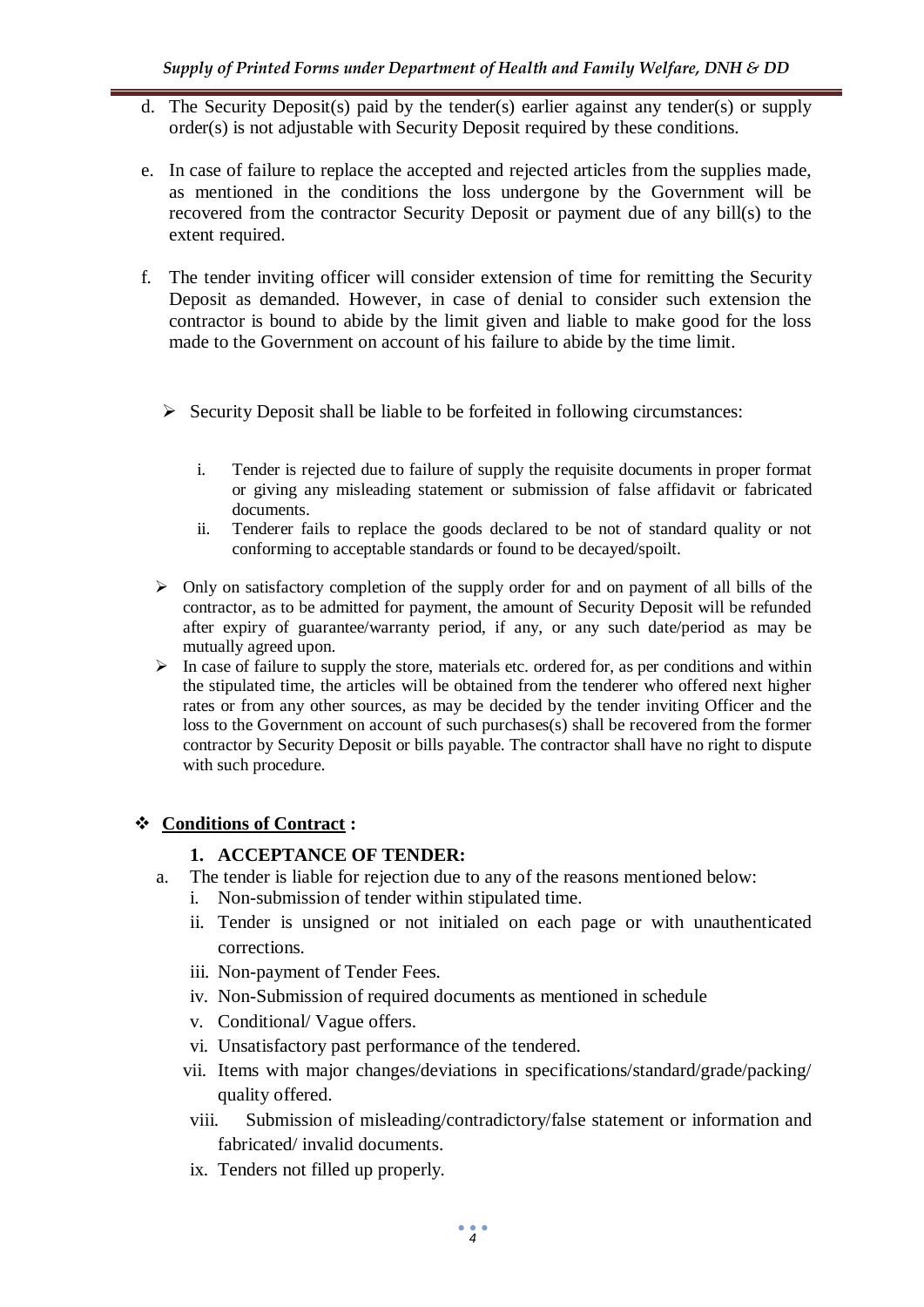- x. The documents attached by the bidder if found not readable will not be considered for bid evaluation.
- b. Any discount which the bidder wants to give has to be considered and total final bid amount has to be mentioned clearly in the price bid form.
- c. Discount offered after price bid opening will not be considered.
- d. The Central Procurement Branch may seek any clarifications/explanation/ documentary evidence related to offer at any stage from tenderers if required.

## e. **The rate quoted should be inclusive of all taxes and no extra charges will be paid and should be valid up to One Year from the date of tenderization**.

- f. Orders once placed should be delivered within the given time period and item should be door delivered up to  $3<sup>rd</sup>$  floor including labour.
- g. All/Taxes/Duties/Royalties Charges payable on the sales/transport etc. within and/or outside the state shall be payable by the supplier.
- h. The decision of the Tender Inviting Officer for acceptance/rejection of any articles supplied including the decision for equivalent specifications, standard and quality etc. of articles shall be final.
- i. The right to accept or reject without assigning any reasons or all tenders in part or whole is reserved with the Tender Inviting Officer and his decision(s) on all matters relating to acceptance or rejection of the tenders as a whole or in part will be final and binding to all.
- j. No separate agreement will be required to be signed by the successful tender(s) for the purpose of this contract for supply. Rates tendered/offered in response to the concerned Tender Notice shall be considered as acceptance of all above terms and conditions for supply for all legal purpose.
- k. The rate(s) quoted should be strictly for free delivery (including labour and transportation) at FOR Government Hospital, Marwad or for any facility in the U.T of DNH & DD and will be valid and operative for supply orders issued within one year from the date of invitation of tenders. The department shall not take any responsibility of on loading the goods; the successful bidder has to make arrangement for loading at site.
- l. The tendered quantity is tentative and the actual purchase can be **as per the requirement of the Department and Rate contract is invited** for all items and the tenderer is bound to supply such requirement without any demur.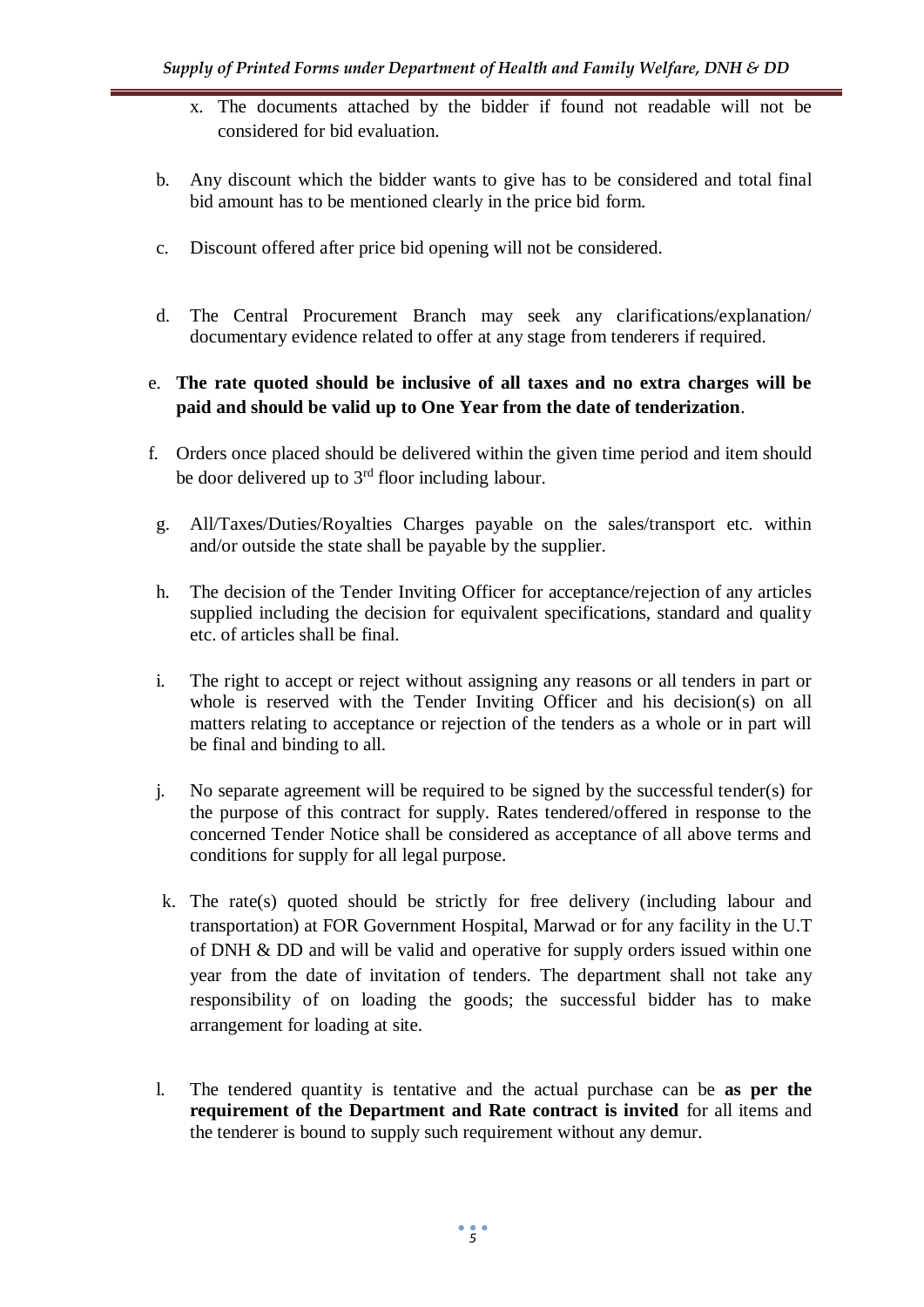m. Bidder / its sister concerns / companies where its Promoters / Directors either directly or indirectly are involved, should not have ever been blacklisted in tender / supplies by any state/Central Govt. In case of bidder / principal is involved / penalized under any investigation of CVC or any State/Central Govt. Commission in relation to the similar work project issue; the bid will be out rightly rejected.

## **2. TERMS OF SUPPLY :**

- a. In event of breakage or loss of stores during transit against requisition order the said quantity has to be replaced by the tenderer. The department will not pay separately for transit insurance and supplier will be responsible for stores.
- b. Railway Receipt or other transport document should be drawn in the favor of Officer Inviting tender.
- c. Items should be door delivered upto  $3<sup>rd</sup>$  floor including labour no extra charge will be paid by the department.
- d. Railway Receipt or other transport document should not be sent by VPP or through any Bank as this being a Government Office it is not possible to clear cash demands of Post Office/Bank for delivery of RR or other transport documents unless we have agreed to it as special arrangement.
- e. Extension of time limit for supplies shall be considered by the Tender Inviting Officer. The extension so granted may be with levy of compensation for delay in execution of supply (as mentioned in Liquidated Damages) the cost of supplies ordered for at the discretion of the authority competent to grant extension of time limit provided such request is made well in time, depending upon the circumstances and such decision in the matter will be final.
- f. The supplies, materials etc. of inferior quality standard or of different specifications, brand, manufacturer etc other than that ordered specified and/or incomplete or broken articles will not be accepted. The supplier has to replace the same at his own cost and risk. Intimation of non-acceptance of any materials etc will be sent to the supplier within 10 days from the date of receipt of the stores and the same will be returned to the supplier at his own cost and risk, if he so desires and intimates accordingly within 15 days from the date of dispatch of intimation of the non-acceptance. However, if no communication is received within 15 days from the date of communication the tender Inviting Officer will not be responsible for any damages, loss etc. of such rejected articles.
- g. Demurrage charges paid by the Tender Inviting Officer on account of delayed receipt of dispatch documents intimation will be recovered from the bills payable to the supplier.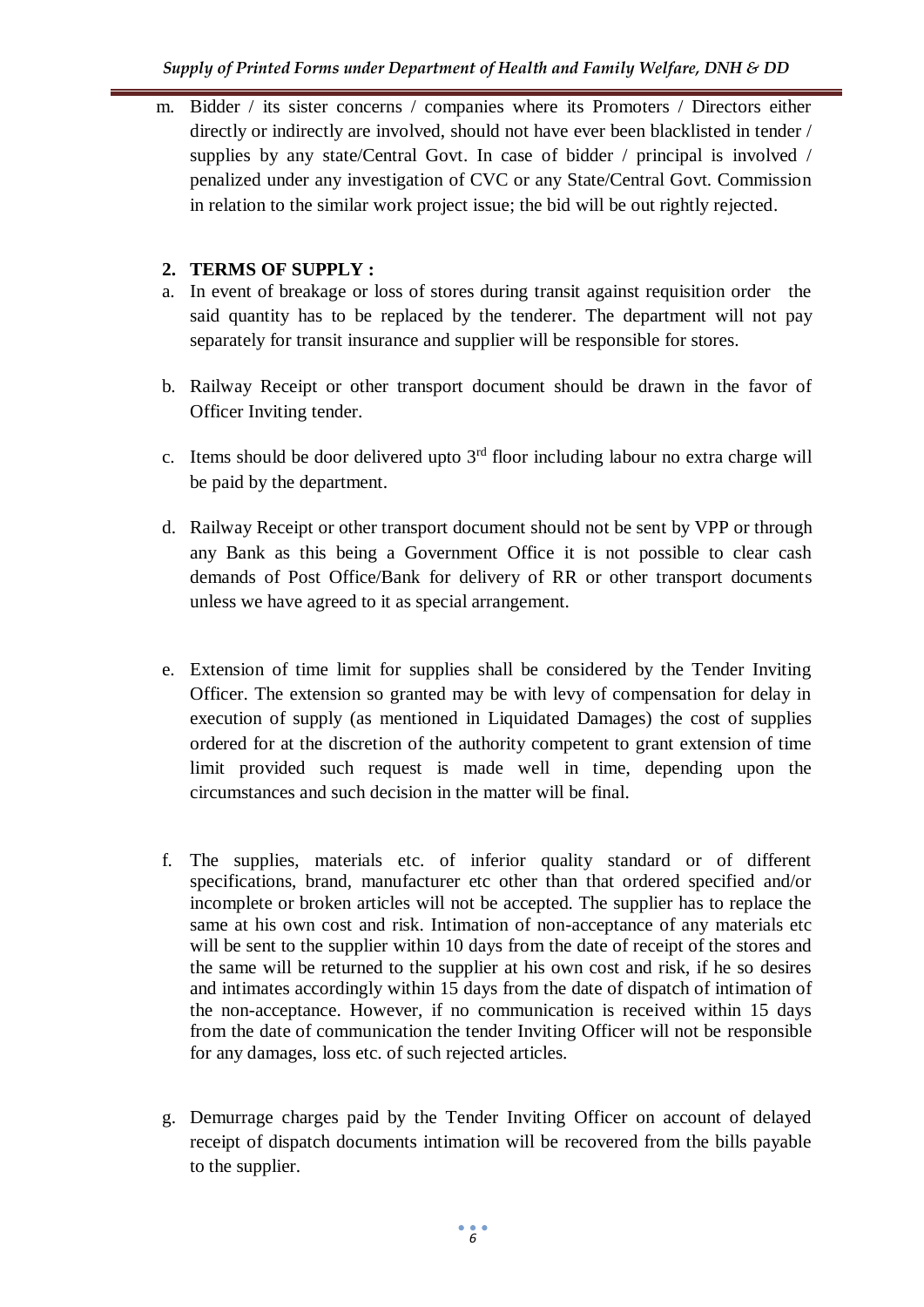- h. If at any time after the order for supply of materials the Tender Inviting Officer shall for any reason whatsoever not require the whole or part of the quantity thereof as specified in the order the Tender Inviting Officer shall give notice in writing of the fact to the supplier(s) who shall have to claim to any payment of compensation what so ever on account of any profit or advantage which the supplier(s) might have derived from the supply of articles in full, but which did not derive in consequence of the full quantity of articles not having been purchased, nor shall have any claim for compensation by reasons of any alterations having been made in the original instructions which shall invoice any curtailment of the supply originally contemplated.
- i. The items as mentioned in the list are the approximate estimates invited and actual purchase may be more. Accordingly, the successful tenderer has no right for any loss/damages with reference to approximate requirement shown in tender and actual requirement.
- j. Inspection will be carried out in the premises of Government Hospital, Marwad. If goods to be inspected in factory premises all expenditure to be borne by the Tenderer.

# **3. Bid Evaluation Methodology :**

- A. **Preliminary Evaluation**: Tender Fee Submission.
- B. **Technical Evaluation:** 
	- Scrutiny of technical specifications and other relevant documents as asked by the department with the quoted specification.
	- Scrutiny of Compliance Statement given by the bidder.
	- Sample verification (If required). *(If Sample is asked by the Department, it won't be refundable)*
- C. **Financial Evaluation**: Lowest quoted offered by Technically Qualified **Bidders**

# **4. PAYMENT TERMS :**

- a. 100% of the invoice amount will be paid only after completion of work successfully and submission of Security deposit i.e. 3% of the tender value.
- b. Price escalation clause will not be entertained under any circumstances.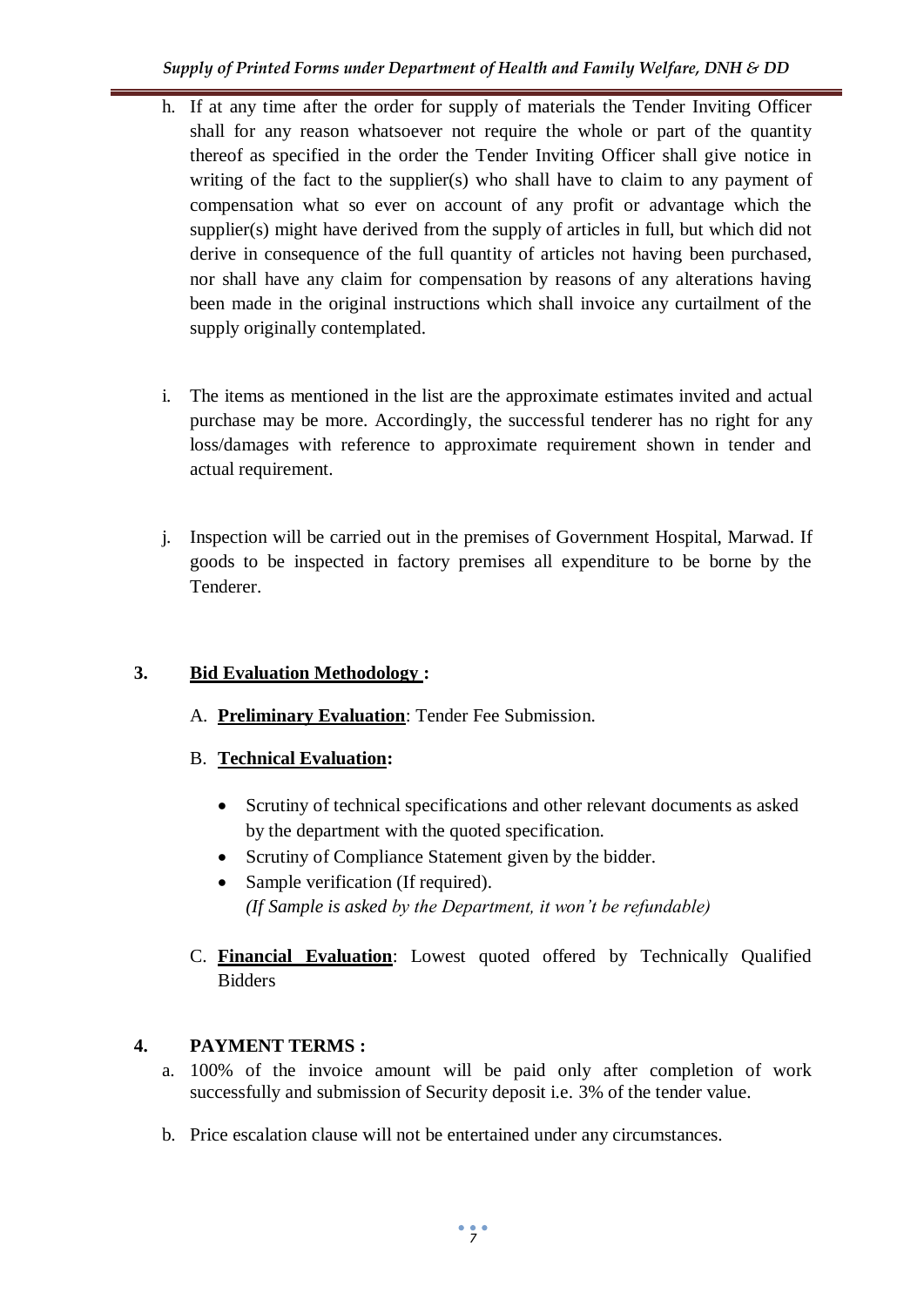- c. All bills should be in **TRIPLICATE** and should invariably mention the number and date of work order.
- d. All bills for amount above Rs.5,000/- should be pre-receipted on a Revenue Stamp of proper value. Bills for amount exceeding Rs.5,000/- not pre-receipted on Revenue Stamp of proper value will not be accepted for payment.
- e. Each bill in which GST is charged must contain the following certificates on the body of the bill: **"CERTIFIED"** that the service on which GST has been charged have not been exempted under the Central GST or the Rules made there under and the amount charged on account of GST on these services is not more than what is payable under the provisions of relevant Act or Rules made there under".
- f. No extra charge for packing, forwarding and insurance etc. will be paid on the rates quoted.
- g. The rates should be quoted only for the work specified in the list of requirements.
- h. Rates quoted for items other than the required specification/ make/ manufacture will not be considered.

Signature of Agency With Rubber Stamp

> *Sd/-* In-charge, Central Procurement Branch E-mail Id: [cpbdnhdd@gmail.com](mailto:cpbdnhdd@gmail.com)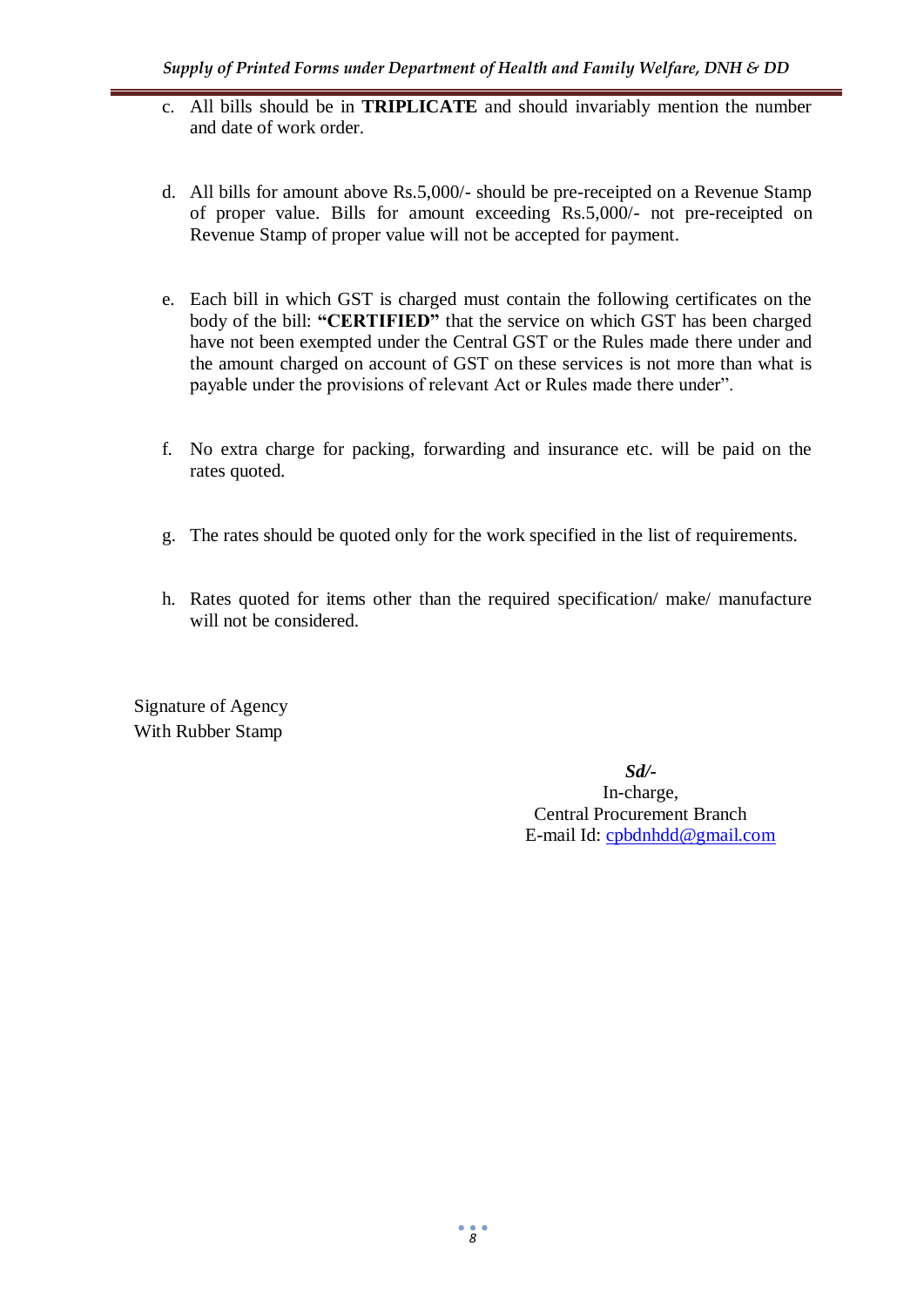| Sr.<br>No. | Document/Certificate                                                                                                       | <b>Uploaded &amp;</b><br><b>Enclosed</b> |
|------------|----------------------------------------------------------------------------------------------------------------------------|------------------------------------------|
| 01.        | PAN No.                                                                                                                    | Yes / No                                 |
| 02.        | <b>GST</b> Registration.                                                                                                   | Yes / No                                 |
| 03.        | Valid License in the field of supply.                                                                                      | Yes / No                                 |
| 04.        | Scan copy of Terms and Conditions of the tender documents<br>including Scope of Work duly Stamped and Signed on each page. | Yes / No                                 |

# **SCHEDULE OF DOCUMENTS ATTACHED**

It is verified that all the certificates/permissions/documents are valid and current as on date and have not been withdrawn/cancelled by the issuing authority.

I/We further undertake to produce on demand the original certificate/ permission/ document for verification at any stage during the processing of the tender.

Date: Place:

Sign & Stamp of tenderer.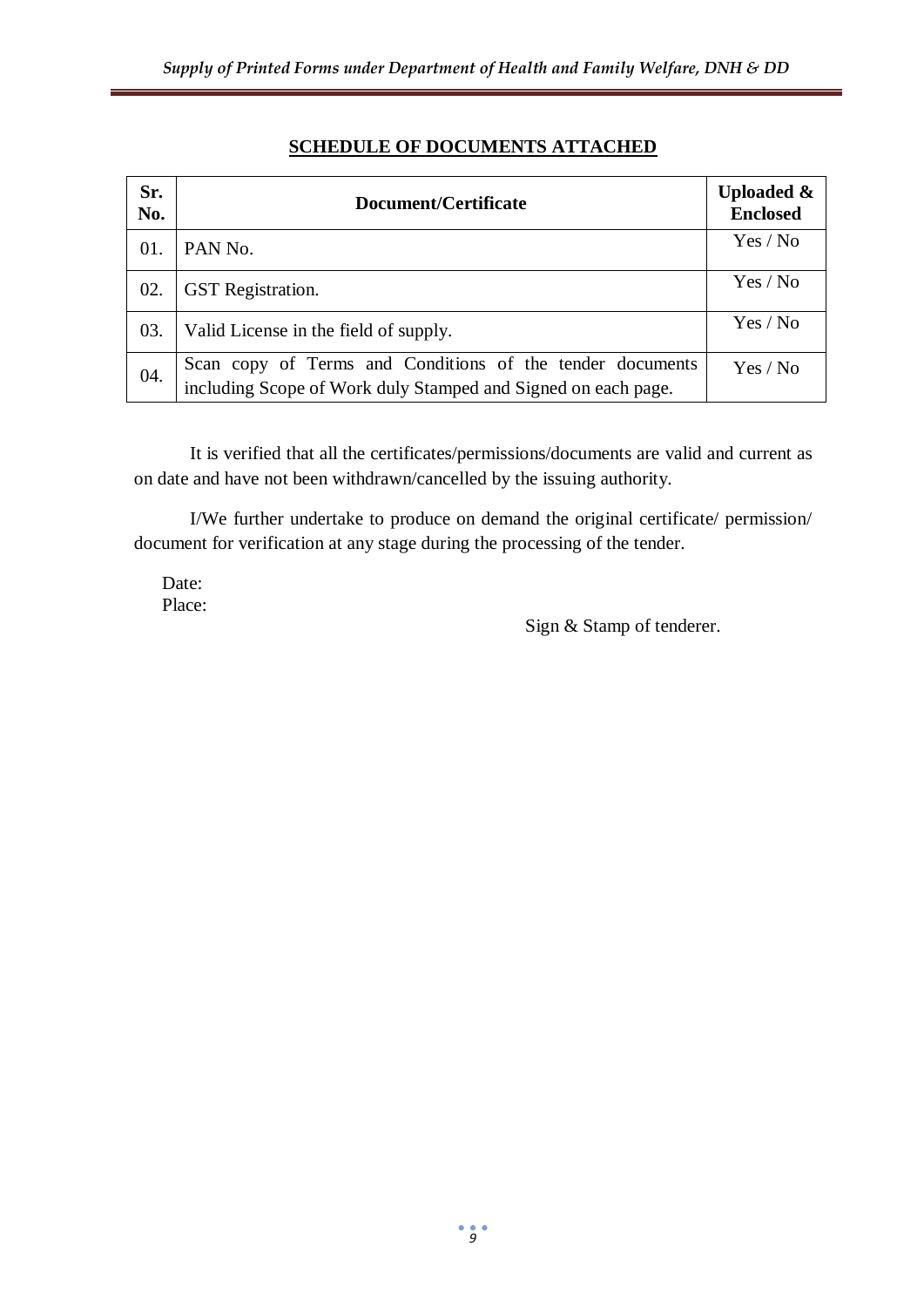# **SCOPE OF WORK:**

## **Schedule of Requirements and Specifications:**

# **Supply of Printed Forms for Department of Health and Family Welfare, Dadra & Nagar Haveli and Daman & Diu.**

# *Please mention Offered Company for Quoted Items Only as mentioned below*

| Sr.No          | <b>Items Name</b>                                                                                                                                        | <b>Rate Per</b><br><b>Book</b> | Required<br>Qty. | <b>Total</b><br>Amount |
|----------------|----------------------------------------------------------------------------------------------------------------------------------------------------------|--------------------------------|------------------|------------------------|
| $\mathbf 1$    | Lab. Register for ICTC Size:A3 (1x100 pages/book ) Color:Green<br>Both side printed(as per sample)                                                       |                                | 10               |                        |
| $\overline{2}$ | NACO- Counselling register for pregnant women at HCTS<br>confirmatory facility (SA-ICTC) Annexure 3 Color: Green form Size:A3<br>(as per sample)         |                                | 10               |                        |
| 3              | NACO- Counselling register for General Individual at HCTS<br>confirmatory facility (SA-ICTC) Annexure 2 Color: Green form Size:<br>A3 (1x100 pages/book) |                                | 10               |                        |
| 4              | NACO - HCTS : Counselling & Consent Form ANC/GENERAL/T.B.<br>Size:A3 (1x100 pages/book )                                                                 |                                | 10               |                        |
| 5              | NACO- Laboratory Test Report form for HCTS Confirmatory Facility<br>Size:A4 Color:Green & White, 2 Pgs/Set (1x100 pages/book )                           |                                | 10               |                        |
| 6              | Daman Raktdan Kendra - Blood Donor Questionnaire & Consent<br>Form both side printed (English & Gujarati) Size:A3(1x100<br>pages/book )                  |                                | 10               |                        |
| 10             | Death Report Size:F/C(1x100 pages/book ) (as per sample) 75 gsm<br>paper                                                                                 |                                | 100              |                        |
| 11             | Birth Report Size:F/C (1x100 pages/book ) (as per sample) 75 gsm<br>paper                                                                                |                                | 100              |                        |
| 12             | Blood Examination Report Size:A4 (1x100 pages/book ) 75 gsm<br>paper (as per sample)                                                                     |                                | 200              |                        |
| 13             | Bio Chemical Test Report Size:A4 (1x100 pages/book ) 75 gsm<br>paper(as per sample)(1x100 pages/book )                                                   |                                | 200              |                        |
| 14             | Urine Examination, Chemical Examination, Microscopic Examination<br>Report Size:A4 (1x 100 pages/book ) 75 gsm paper (as per sample)                     |                                | 100              |                        |
| 15             | Troponin Test Form Size: A4 (1 x 100 pages/book ) 75 gsm paper<br>(as per sample)                                                                        |                                | 50               |                        |
| 16             | Dialysis Admission form(Gujarati) Size:A4 (1x100 pages/bookbook )<br>75 gsm paper (as per sample)(1x100 pages/book )                                     |                                | 50               |                        |
| 17             | Investigation Form (Lab Form) Size:A/4(1x100 pages/bookbook )<br>as per sample(75 gsm paper)                                                             |                                | 150              |                        |
| 21             | General Consent for Admission both site printed (English/Hindi)<br>Size: A4 (1x100 pages/bookbook) as per sample (75 gsm paper)                          |                                | 100              |                        |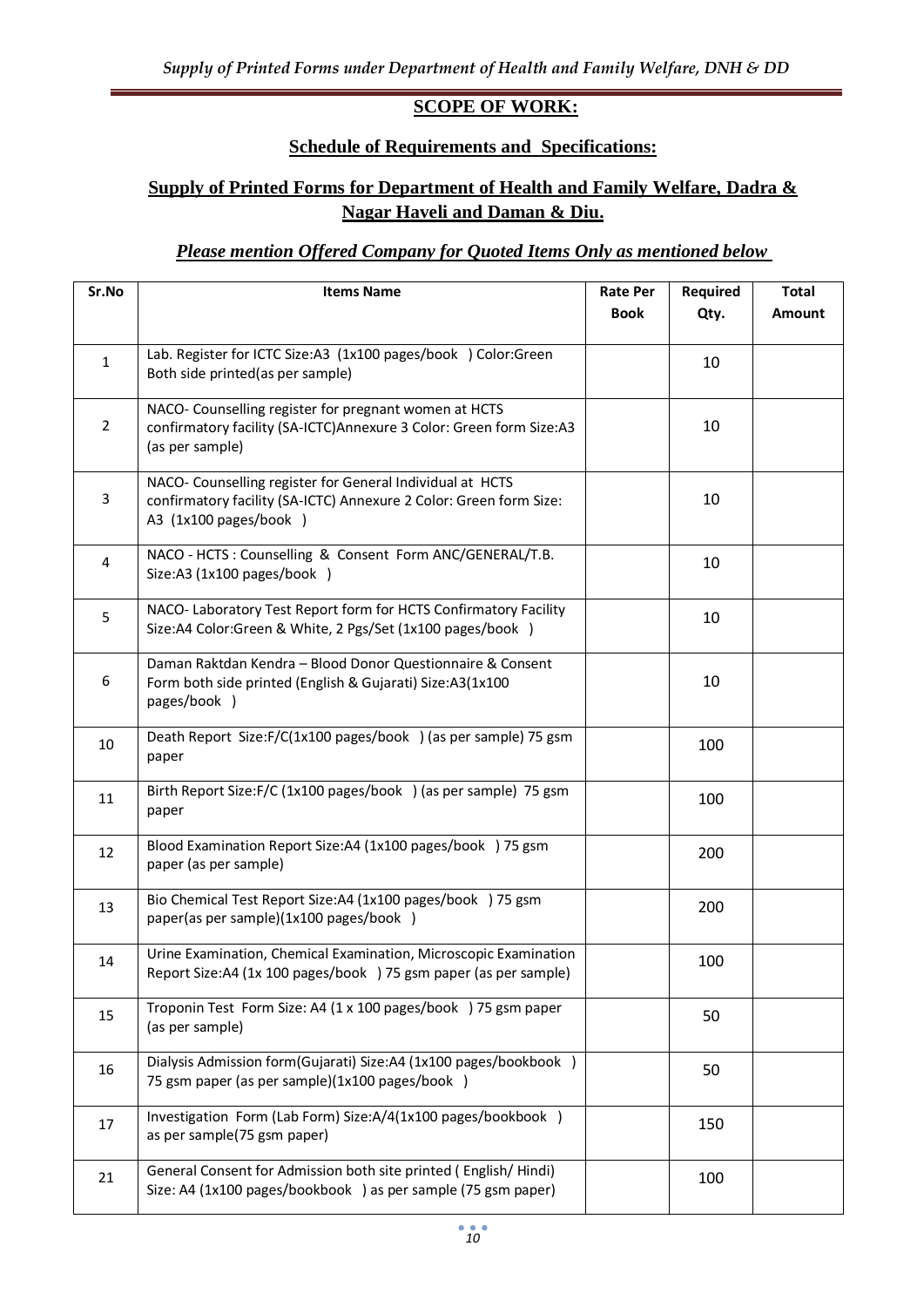| 24 | Simplified Partogram both side printed Size:A4 (1x100 pgs/100) 75<br>gsm paper (as per sample)                                                                                                                                    | 50   |  |
|----|-----------------------------------------------------------------------------------------------------------------------------------------------------------------------------------------------------------------------------------|------|--|
| 25 | Intra Operative Counting Note. Size:A4(1x100 pages/book) (as per<br>sample) 75 gsm paper                                                                                                                                          | 50   |  |
| 26 | Investigation Sheet-I Size:A4 (1x100 pages/book ) (as per sample)<br>75 gsm paper                                                                                                                                                 | 150  |  |
| 28 | O.P.D Record Size:A5(1x100 pages/book ) (as per sample) 75 gsm<br>paper                                                                                                                                                           | 100  |  |
| 29 | X-Ray Requisition Form Size:A5 (1x100 pages/book) (as per<br>sample) 75 gsm paper                                                                                                                                                 | 100  |  |
| 32 | Private Room Receipt 2 Pgs/Set (Rogi Kalayan Samiti) Color: White,<br>Yellow(1x100 pages/book ) (as per sample) Size:A6, 75 gsm paper                                                                                             | 20   |  |
| 33 | C.T. Scan Receipt 2 Pgs/Set (Rogi Kalayan Samiti)Color: White,<br>Yellow(1x100 pages/book ) (as per sample) 75 gsm paper                                                                                                          | 20   |  |
| 34 | Medicines Dispensing Stickers Size: 2.5 cm x 2.5 cm (1 sheet = 88<br>stickers)                                                                                                                                                    | 3000 |  |
| 35 | USG:- Abdomen and Pelvis Report Size:A4 1x100pages/book (as<br>per sample) 75 gsm paper                                                                                                                                           | 100  |  |
| 36 | Obstetric USG Report Size:A4 1x100pages/book (as per sample) 75<br>gsm paper                                                                                                                                                      | 100  |  |
| 37 | USG Obstetric Feta Doppler Size:A4 1x100pages/book (as per<br>sample) 75 gsm paper                                                                                                                                                | 100  |  |
| 38 | Daman Raktdan Kendra-Blood Cross Matching Report Size:A4<br>Color: White & Yellow 2 Pgs/Set(1x100 pages/book )                                                                                                                    | 10   |  |
| 39 | Daman Raktdan Kendra-Bill Receipt Size:A5 2 Pgs/Set                                                                                                                                                                               | 10   |  |
| 40 | Daman Raktdan Kendra- Blood Transfusion Record Size:A4 Color:<br>White & Yellow 2 Pgs/Set                                                                                                                                         | 10   |  |
| 41 | Form for maintenance of record in case of Prenatal Diagnostic Test/<br>procedure by Genetic Clinic/Ultrasound Clinic/Imaging Centre.<br>Size:A3, 2 Pgs/Set Color:White, Yellow(1x100 pages/book ) (as per<br>sample) 75 gsm paper | 200  |  |
| 42 | USG-KUB Size:A4 (1x100 pages/book) (as per sample) 75 gsm<br>paper                                                                                                                                                                | 25   |  |
| 43 | Advance Receipt 2 Pgs/Set (Rogi Kalayan Samiti)Color: White,<br>Pink(1x100 pages/book ) Size:A5 (as per sample) 75 gsm paper                                                                                                      | 20   |  |
| 44 | Dialysis Receipt 2 Pgs/Set (Rogi Kalayan Samiti)Color: White,<br>Yellow(1x100 pages/book ) (as per sample) 75 gsm paper Size:A6                                                                                                   | 20   |  |
| 45 | USG-Pelvis. Size:A4(1x100 pages/book ) (as per sample) 75 gsm<br>paper(1x100 pages/book )                                                                                                                                         | 10   |  |
| 46 | Medical Certificate of Cause of Death size:A3 (1x100 pages/book )                                                                                                                                                                 | 20   |  |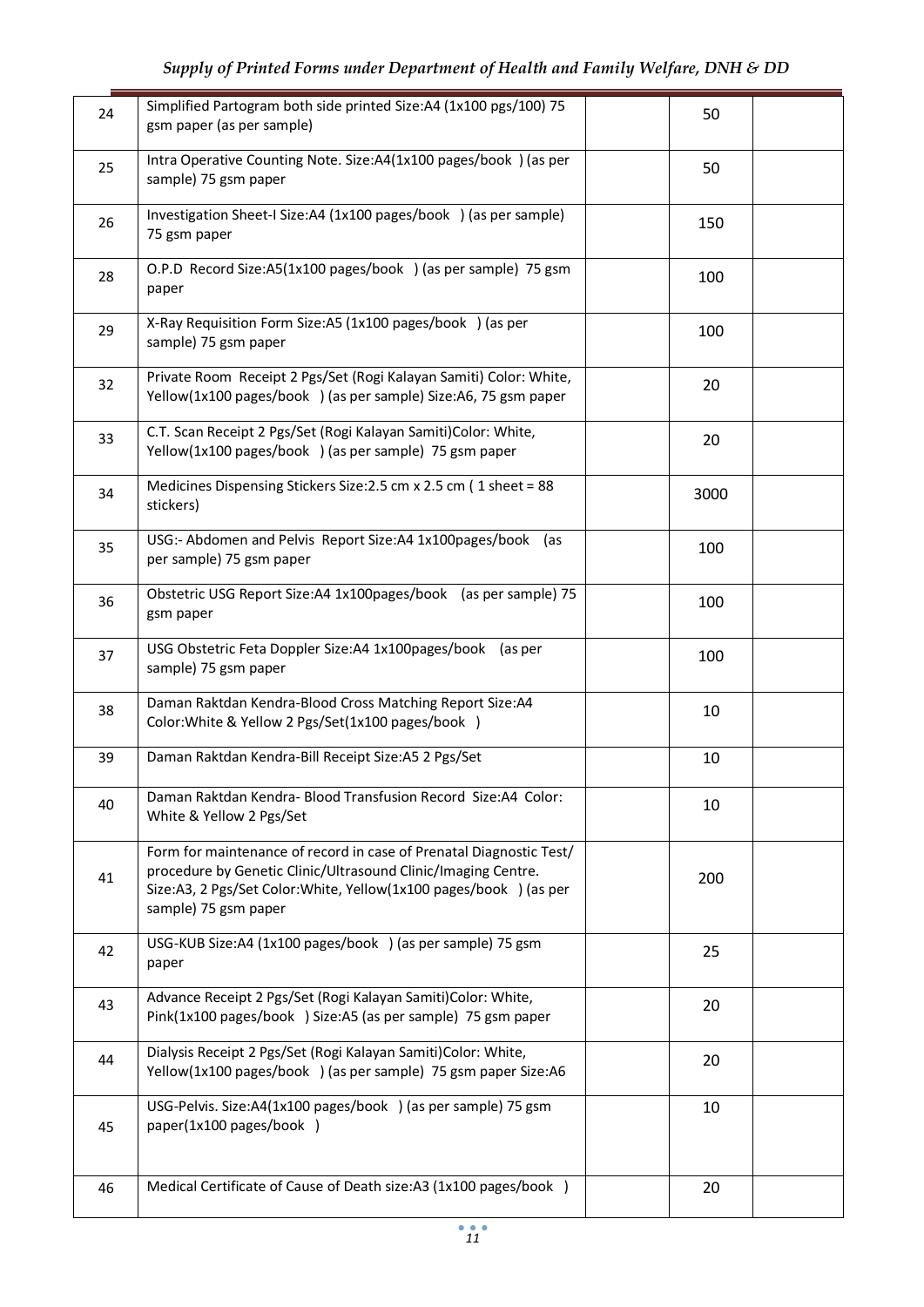|    | (as per sample) 75 gsm paper                                                                                                                               |     |  |
|----|------------------------------------------------------------------------------------------------------------------------------------------------------------|-----|--|
| 47 | Widal Test, V.D.R.L Test Color:Green Size: A4 (1x 100 pages/book )<br>75 gsm paper (as per sample)                                                         | 10  |  |
| 48 | Electrolyte Test Form Size: A4 (1x100 pages/book ) 75 gsm paper<br>(as per sample)                                                                         | 10  |  |
| 49 | Hematolysis Record Sheet Size:A4 (1x100 pages/book ) 75 gsm<br>paper (as per sample)                                                                       | 10  |  |
| 50 | Thyroid Function Test Size:A5 (1x 100 pages/bookbook) 75 gsm<br>paper (as per sample)                                                                      | 50  |  |
| 52 | Clinical Graphic Record (both side printed) Size: A4(1x100<br>pages/book ) (as per sample) 75 gsm paper(1x100 pages/book )                                 | 20  |  |
| 54 | Consent for performing a surgery or a procedure (English/Hindi)<br>both side printed Size:A4 (1x100 pages/book ) (as per sample) 75<br>gsm paper           | 25  |  |
| 57 | AB Positive Stickers Size:A7                                                                                                                               | 500 |  |
| 58 | AB Negative Stickers Size:A7                                                                                                                               | 500 |  |
| 59 | A Positive Stickers Size:A7                                                                                                                                | 500 |  |
| 60 | A Negative Stickers Size:A7                                                                                                                                | 500 |  |
| 61 | <b>B Positive Stickers Size:A7</b>                                                                                                                         | 500 |  |
| 62 | <b>B Negative Stickers Size:A7</b>                                                                                                                         | 500 |  |
| 63 | O Positive Stickers Size:A7                                                                                                                                | 500 |  |
| 64 | O Negative Stickers Size:A7                                                                                                                                | 500 |  |
| 67 | Form-C 1 x 100 pages/book) Size : A4 as per sample 75 gsm paper                                                                                            | 25  |  |
| 68 | Catheter Associated Urinary Track Infection (CAUTI) Tracking Form<br>both site printed (1 x 100 pages/book) Size : A4 as per sample 75<br>gsm paper        | 50  |  |
| 69 | Labor Room Register (1 X 100 pages/book) both side printed with<br>different print Size : A3 size as per sample 75gsm paper                                | 25  |  |
| 70 | Surgical Safety Checklist (1X 100 Pages/book) Size: F/s as per<br>sample 75 gsm paper                                                                      | 50  |  |
| 71 | ANC Case Record both site printed (1X 100 Pages/book) Size: A4<br>as per sample 75 gsm paper                                                               | 50  |  |
| 72 | Consent Form for transfusion of Blood or Blood Components both<br>site printed (English/Hindi) (1 X 100 Pages/book) Size: A4 as per<br>sample 75 gsm paper | 20  |  |
| 73 | Person with Disability Registration Form 3 pages (1 X 100<br>Pages/book) Size : A4 as per sample 75 gsm paper                                              | 50  |  |